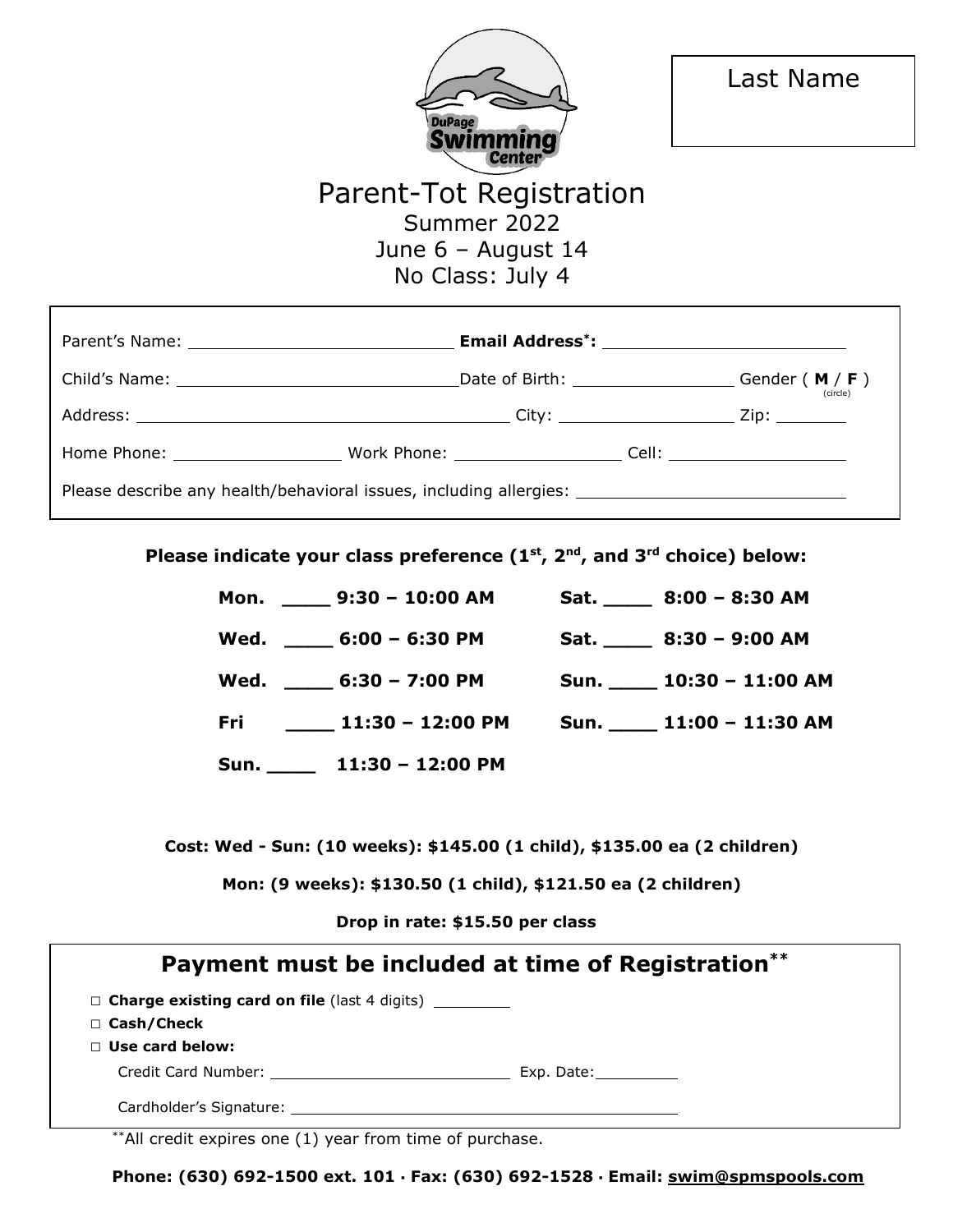

## **DuPage Swimming Center Parent/Tot Policies**

| Initial | Effective as of the 2011 Nov/Dec Session, any monetary credit on your account from group or private Initial<br>lessons shall expire one (1) year after date of purchase.                         |
|---------|--------------------------------------------------------------------------------------------------------------------------------------------------------------------------------------------------|
| Initial | Makeups for missed lessons are allowed if cancelled 2 hours prior to the class. All makeups must be<br>used within 60 days of the cancelled class. Refunds for unused makeups are not permitted. |
| Initial | One parent/adult must accompany each child in the water.                                                                                                                                         |
| Initial | There are no refunds for the Parent/Tot lessons.                                                                                                                                                 |
| Initial | Children not potty-trained are required to wear a tight fitting swim diaper, rubber pants, and swimsuit in<br>the pool.                                                                          |

#### **DuPage Swimming Center Waiver and Assumption of Risk:**

#### **Important Information**

The DuPage Swimming Center ("DSC") is committed to conducting its recreation programs and activities in a safe manner and holds the safety of participants in high regard. DSC continually strives to reduce such risks and insists that all participants follow safety rules and instructions that are designed to protect the participant's safety. However, participants and parents/guardians of minors registering for group swimming lessons must recognize that there is an inherent risk of injury when choosing to participate in recreational activities/programs.

You are solely responsible for determining if you or your minor child/ward is/are physically fit and/or skilled for the activities contemplated by this agreement. It is always advisable, especially if the participant is pregnant, disabled in any way or recently suffered an illness, injury or impairment, to consult a physician before undertaking any physical activity. **Warning of Risk** 

Recreational activities/programs are intended to challenge and engage the physical, mental and emotional resources of each participant. Despite careful and proper preparation, instruction, medical advice, conditioning and equipment, there is still a risk of serious injury when participating in any recreational activity/program. Understandably, not all hazards and dangers can be foreseen. As such, participants must understand that certain risks, dangers and injuries due to slipping, falling, poor skill level or conditioning, carelessness, horseplay, unsportsmanlike conduct, premises defects, inadequate or defective equipment, and all other circumstances, inherent to indoor swimming activities/programs exist. Therefore, it must be recognized that it is impossible for DSC to guarantee absolute safety.

#### **Waiver and Release of All Claims**

Please read this form carefully and be aware that in registering and participating in swimming lessons, you will be expressly assuming the risk and legal liability and waiving and releasing all claims for injuries, damages or loss which you or your minor child/ward might sustain as a result of participating in any and all activities connected with and associated with said programs/activities.

I recognize and acknowledge that there are certain risks of physical injury to participants in these programs/activities, and I voluntarily agree to assume the full risk of any and all injuries, damages or loss, regardless of severity that my minor child/ward or I may sustain as a result of said participation. I further agree to waive and relinquish all claims I or my minor child/ward may have (or accrue to me or my child/ward) as a result of participating in these programs/activities against DSC, including its officials, agents, volunteers and employees.

I do hereby fully release and forever discharge DSC, including its officials, agents, volunteers and employees from any and all claims for injuries, damages, or loss that my minor child/ward or I may have or which may accrue to me or my minor child/ward and arising out of, connected with, or in any way associated with these programs/activities. This release shall be binding upon me and my heirs, legal representatives, and assigns.

I have read and fully understand the above important information, warning of risk, assumption of risk and waiver and release of all claims.

#### **Photo Release**

I understand that my child/ward or I may be photographed or videotaped while participating in a DSC activity. I give permission for photos and videotapes of my child/ward or myself to be used to promote DSC. Such photos and videotapes will remain the property of the DSC.

#### **PARTICIPATION WILL BE DENIED if the signature of parent/guardian and date are not on this waiver. I HAVE READ AND FULLY UNDERSTAND THIS WAIVER AND RELEASE OF ALL CLAIMS ON THIS FORM.**

Name of Parent/Guardian Print: Signed: Date:

*(A parent/legal guardian must fill out the registration form and sign the waiver for children under 18 years. If you're not the parent, proof of legal guardianship is required in writing.)* 

Please print the name(s) of Child/Children: